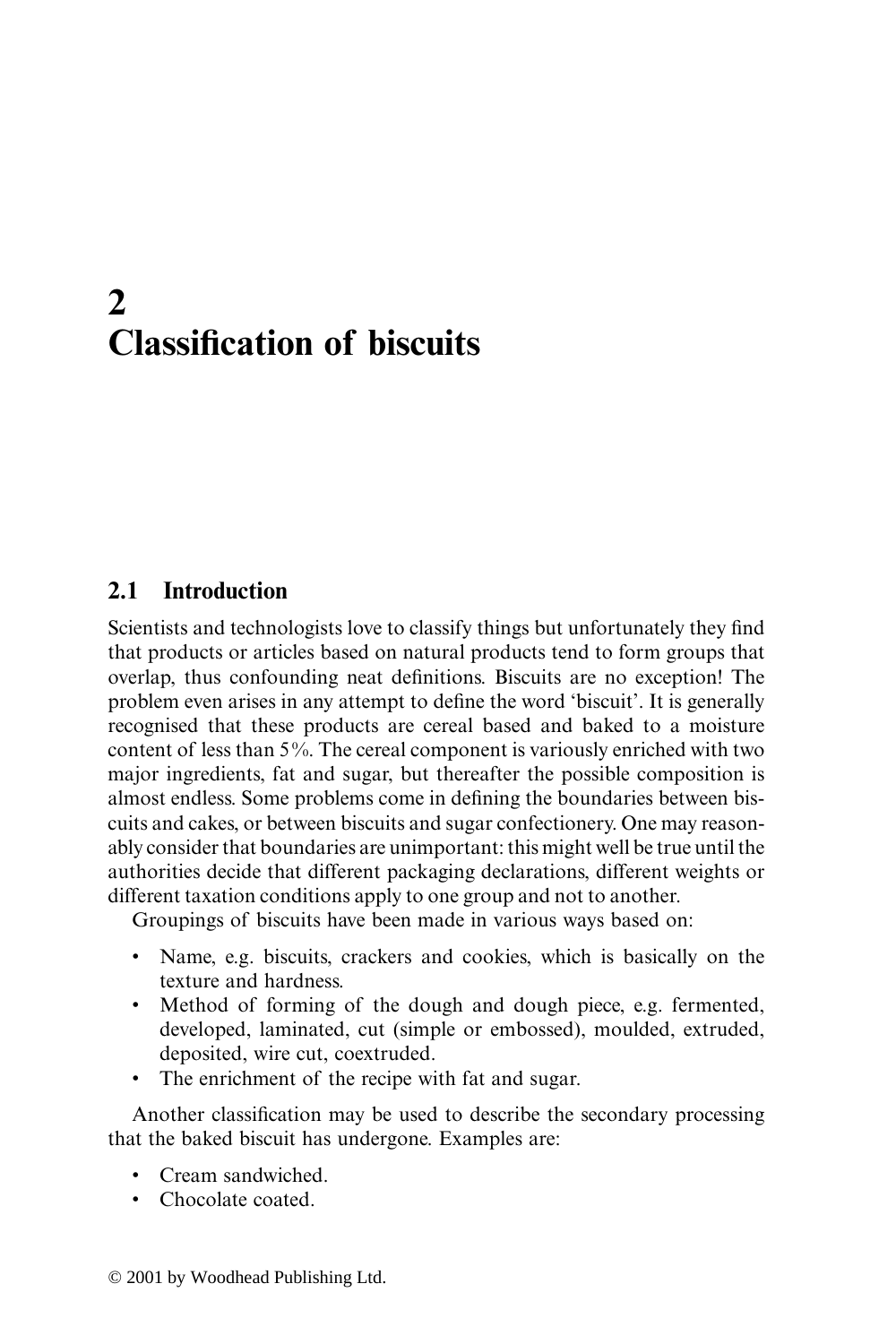- Moulded in chocolate.
- Iced (half coated with a sugary slurry that has been dried).
- Added jam or mallow (or both).

The result is that the same English adjectives have come to be used in different contexts for different biscuits. Rather than trying to untangle or describe these groupings it is felt best to emphasise that there is overlap and to show, with the aid of figures, how various common types of biscuits are classified relative to one another based on enrichment and the amount of water thereby needed to form a dough.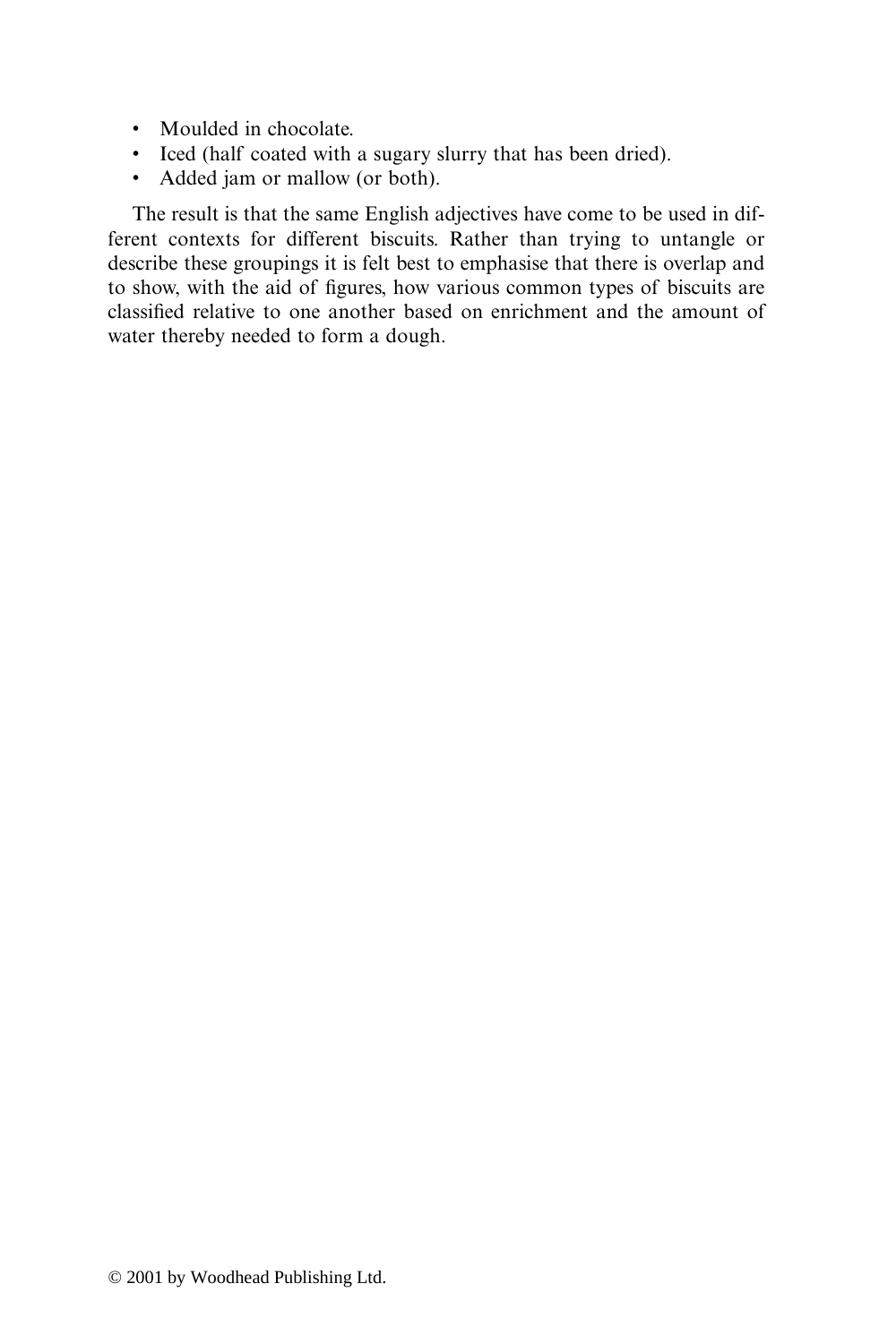<span id="page-2-0"></span>

**2.1** Relationship of sugar and fat enrichment in biscuit recipes.



**2.2** Delimitation of areas for different groups of biscuits based on enrichment of the recipes.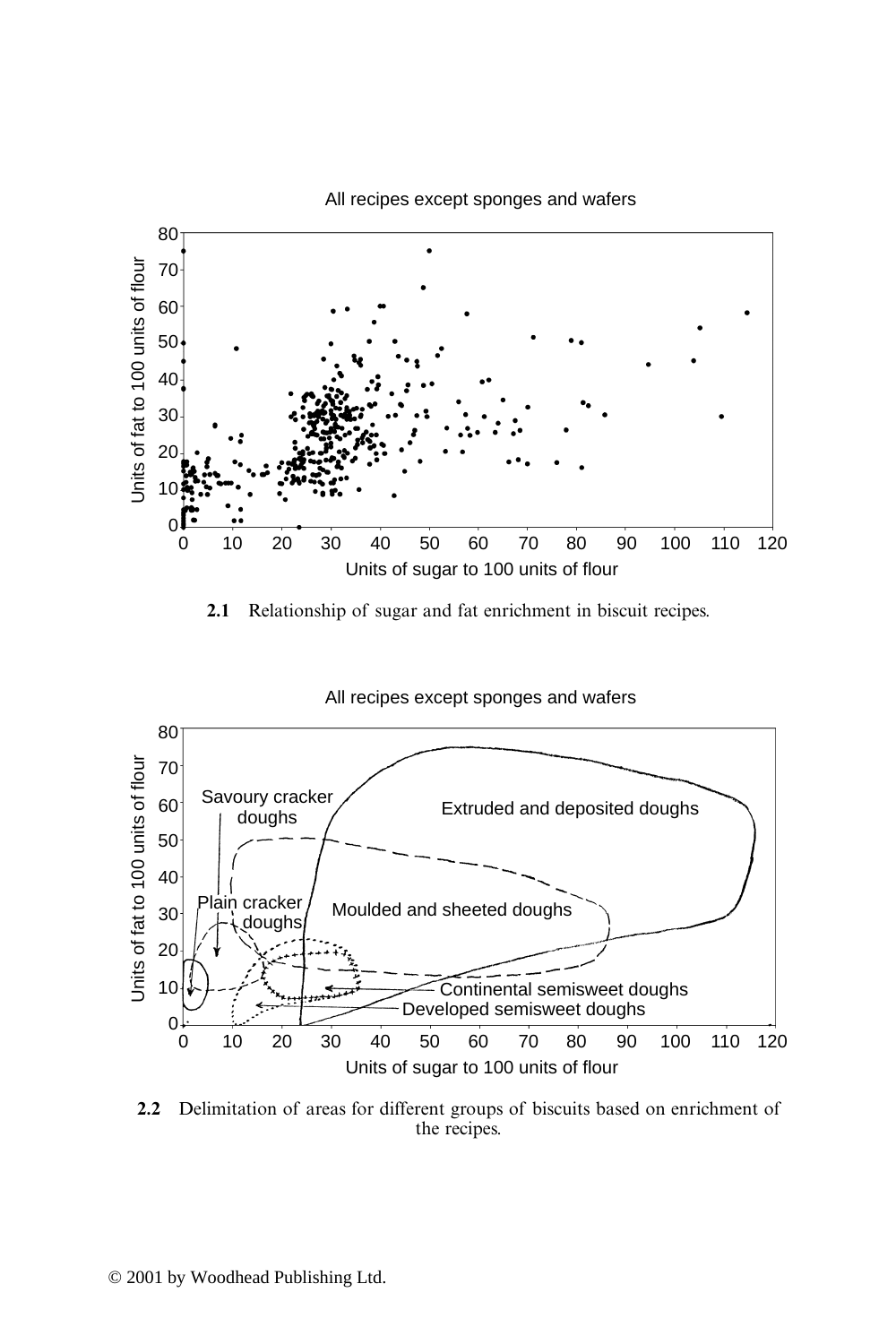### **2.2 Classification based on enrichment of the recipe**

As technologists it is useful to be able to categorise biscuits from their external and internal appearance as this helps in deciding the likely recipe and means for forming and baking. In order to do this one must firstly look critically at the surfaces, particularly the edges and the base, to identify whether, for example, the dough piece was cut, moulded or extruded. The method of forming is limited by the enrichment of the formulation. The pattern on the base is formed during baking. Doughs rich in fat and sugar bear much stronger impressions from a baking wire than less enriched doughs where the gluten has been developed during mixing. Internal investigations will reveal a laminar structure in many biscuits with a developed gluten and a more crumbly and more irregularly open structure in doughs with higher fat and sugar. [Figure](#page-2-0) 2.1 displays about 500 recipes in terms of their relative contents of flour, fat and sugar. [Figure](#page-2-0) 2.2 shows how the recipe areas of the major types of biscuits are distributed on the enrichment graph.

It is necessary to explain how [Fig.](#page-2-0) 2.1 was constructed and upon what basis calculations have been made.

In all cases, recipes are of biscuits which have been commercially produced within the last 30 years. The recipes are of doughs mixed before various late additions have been made such as garnishing sugars, salt dusting or egg washes. They are not therefore a representation of *baked* biscuit composition but of basic mixed doughs.

Each recipe has been adjusted to be relative to 100 units of flour including other cereal/starchy products such as corn starch, vital wheat gluten, malt flour, and oatmeal.

The sugar level is on a dry basis and it is assumed that liquid sugar has  $67\%$  solids, malt extract syrups and glucose syrups  $80\%$  solids and invert syrups 70% solids, as is shown in [Appendix](#page-0-0) 1, Glossary of ingredient terms.

The fat values are on pure fat so margarines and butters are only 85% fat. The fat values of fresh and dried full cream milks have been included even though they are usually of insignificant amounts. Also, the fat content of fresh cheese and cheese powder, although not common ingredients, has been added to the total fat.

In other biscuit texts, reference is often made to the 'percentage'of fat or sugar in a dough. Sometimes this means the amount relative to 100 parts of flour, as has been used here, but more correctly it should be relative to the total dough weight, plus or minus added water. There are reasons for choosing either system but it is felt that to use units relative to 100 units of flour (cereal content) without the word 'percentage'is best and this system is used throughout the book. Basing recipes on 100 units of cereal materials means that changes can be made to individual ingredients, such as sugar, water or an aerating chemical, without having to recalculate all the others to get true percentage values.

Values used are all relative and are not confused by difficult traditional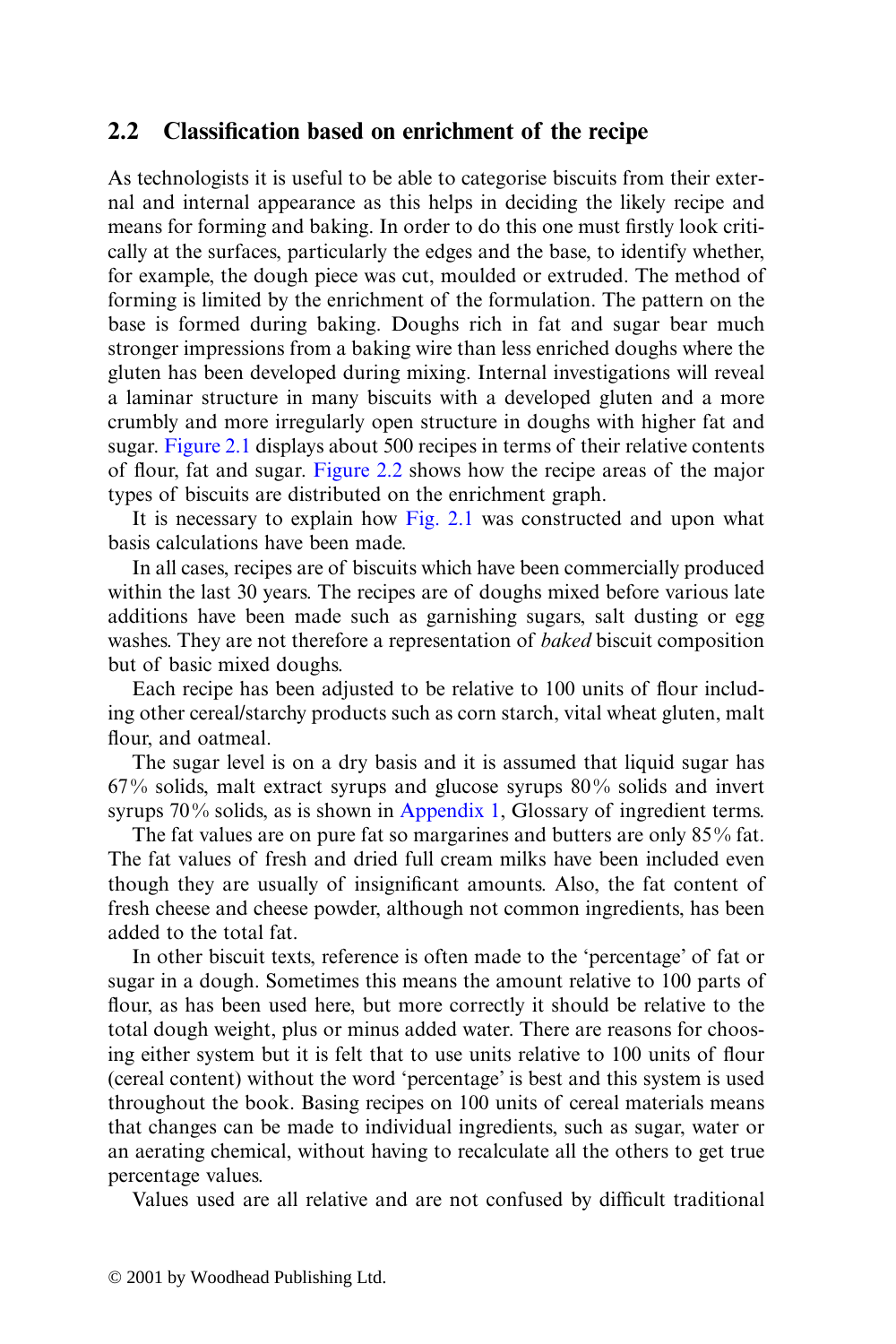units like sacks of flour, barrels of fat, parts per million, ounces, pounds, gallons, pints or fluid ounces. There is a growing acceptance of the metric system for weighing and it is thus easy to convert the values shown into kilograms or grams to create a mix of the desired size. As fats have specific gravities of less than 1.0 and syrups specific gravities greater than 1.0 it is desirable to **weigh** all ingredients if possible but if metering is by volume the influence of density on the weight of material taken should be fully understood. For those who use imperial units of weight, temperature, volume and length there are conversion tables in [Appendix](#page-0-0) 2.

It is not surprising to see, in [Fig.](#page-2-0) 2.1, that as the fat level increases, the sugar level tends to rise too. In any search for a completely new type of biscuit it is best to stay within the broad limits that have been tried because there is probably a good reason for the blank areas on the chart or for the limits of boundaries shown for particular types. One of these may be the need for a balanced recipe. It is found, for example, that a certain level of fat demands a minimum level of sugar to produce an acceptable texture.

The greatest fundamental difference between all the biscuit group areas shown is in the existence or otherwise of a three dimensional structure of gluten that imparts extensibility and cohesiveness to a dough. A point comes where, due to the shortening action of fat, the softening action of sugars or the mechanical interference of crystalline sucrose, cohesive gluten is not developed so the dough becomes 'short'. There is a big difference in the way that short doughs can or must be handled and formed compared with those with extensible gluten. By and large, dough pieces formed from short doughs do not shrink after formation and then increase in outline during baking (a phenomenon described as spread) whereas those with extensible and cohesive gluten tend to shrink (mostly in their length) after cutting and during baking. By subtleties of processing it is possible to confuse the distinctions which are recipe related described above. Thus we return to the basic problem of precise classification mentioned before.

Sections of the enrichment graph as shown [in Fig. 2.2 w](#page-2-0)ill be used as the basis for recipes detailed in later chapters.

Superimposed on this pattern of types, which is based on enrichment of recipes with fat and sugar, come other aspects which tend to make the biscuits more interesting or exotic. Thus layering of fat in a low sugar dough gives puff biscuits. Layering of fruit between an extensible dough gives sandwiches such as Garibaldi biscuits. Moulding of short dough around a fruit paste gives fig rolls. Coextruding two dissimilar doughs or coextrusion involving a fruit, nut or chocolate centre gives biscuits with distinct dichotomy of textures and flavours. Decoration of the dough piece surfaces with such ingredients as salt, sugar, nuts and egg wash improves appearance and flavour.

After baking, the biscuits may be fat sprayed (mostly savoury types), sandwiched with sweet or savoury fat creams or marshmallow, or variously enrobed with chocolate, chocolate substitutes or water icings. Descriptions of these types and processes are included in subsequent sections.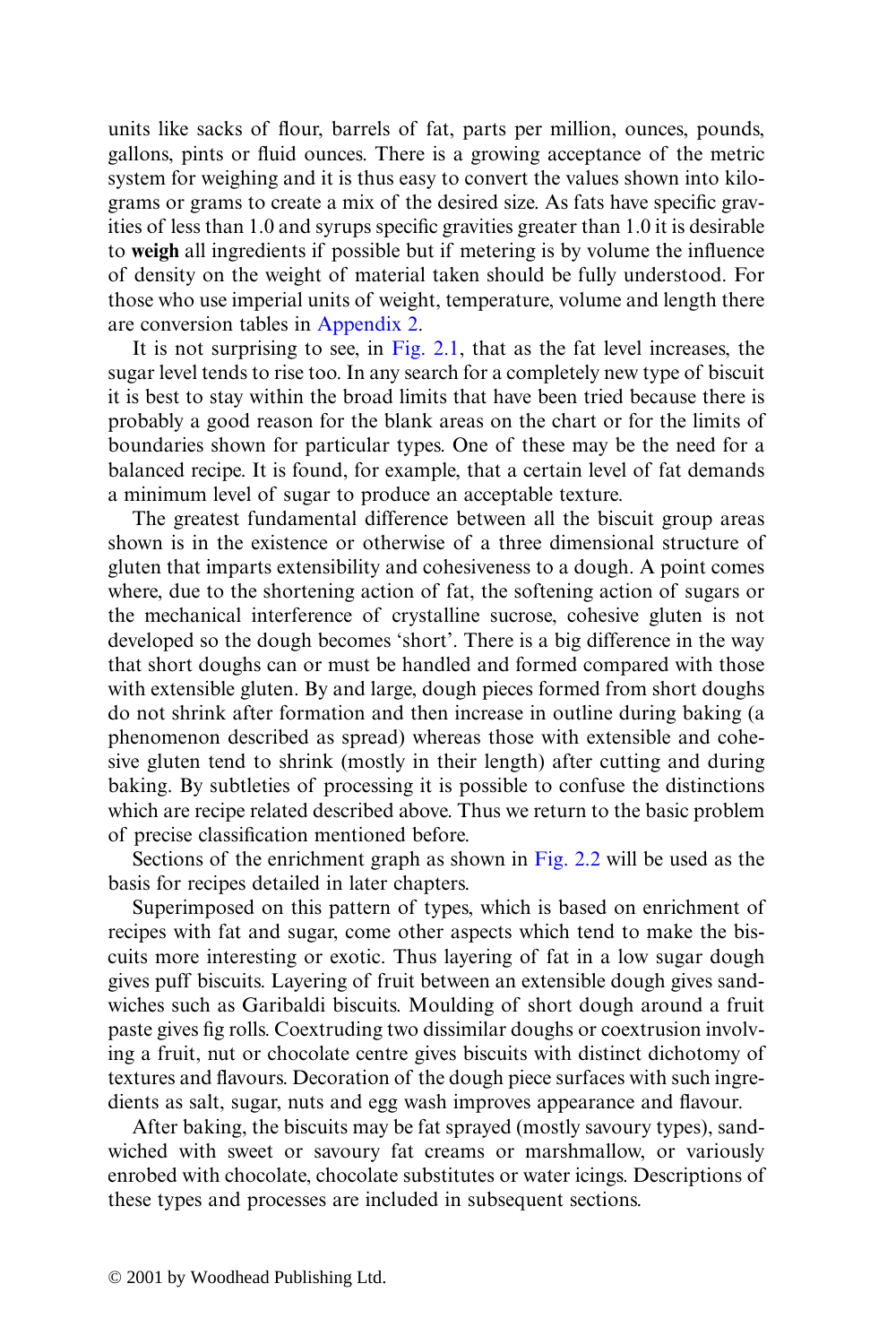<span id="page-5-0"></span>

**2.3** Relationship of water to fat in biscuit doughs.



**2.4** Relationship of aqueous phase to fat in biscuit doughs.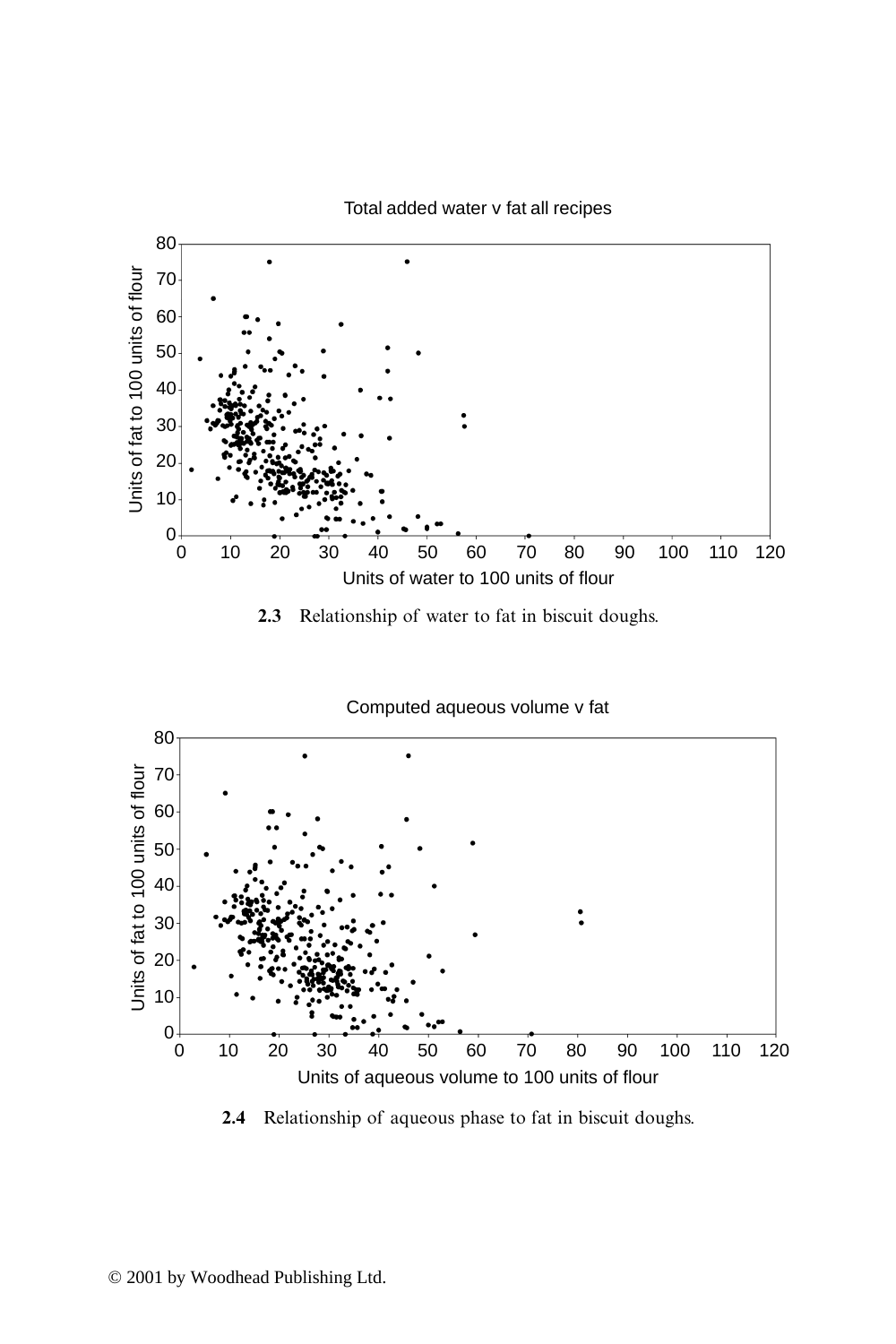Sponge drop products occupy an intermediate place between biscuits and cakes. If the sponge is moist when packed, as that in Jaffa Cakes, it is technically a cake even if it has been made on biscuit equipment, but if it is dry like that in ladyfingers perhaps it is a biscuit!

Wafer biscuits represent a special type of baked product because they are formed between a pair of hot plates and not on a baking band or wire as are most other types. The recipe is simpler, low in enrichment with fat and sugar, and is mixed to a fluid pumpable batter. Most wafers are rather uninteresting to eat on their own but they form useful, rigid carriers for other more flavoursome mixtures such as sugar cream, caramel toffee and marshmallow. Wafer batters with higher levels of sugar can be rolled after baking and before cooling. After cooling they are harder and much more palatable to eat than the other flat sheet wafer types.

When a large amount of independent information is collected together as a database it is interesting to analyse it to see if relationships and correlations exist that may help in understandings or predictions. For example, it is always a problem to know how much water is needed to make a dough. [Figures 2.3 and 2.4 t](#page-5-0)ake a global [look at the](#page-5-0) relationship of water in most of the recipes shown in [Fig.](#page-2-0) 2.1. For Fig. 2.3 the total water in a recipe (added water and water contained in syrups, butter, etc. but not in flour and other cereals) is plotted against fat which is the other liquid phase provider in the dough. It will be seen that there is a general relationship that the higher the fat content the lower the water content. Unfortunately, the spread of the results is very large. There are many reasons for the deviations from a precise correlation and some of these are:

- Unknown water absorption values for the flours.
- Variations in, and unmeasured, consistencies of doughs.
- A spread of dough temperatures which affect the consistency and therefore the need for water level adjustment.
- The occasional use of significant levels of biscuit rework material.

When sugar dissolves in water the volume of the liquid increases by  $60\%$ . It was therefore thought that by calculating the new effective volume of water as a result of the sugar dissolving in the dough perhaps a better correlation between dough water and fat content could be found. Figure 2.5 shows the 'water' level enhanced by the increase in volume due to sugar dissolving. In many recipes there is not enough water to dissolve all the added sugar: this situation has been taken into account before the values for the plots were calculated. The correlation has not improved significantly as a result of this manipulation of the values.

Other aspects reviewed from the recipe database have been the levels of chemicals, particularly sodium bicarbonate, ammonium bicarbonate and salt that have been used in the various types of biscuits. These are summarised where appropriate.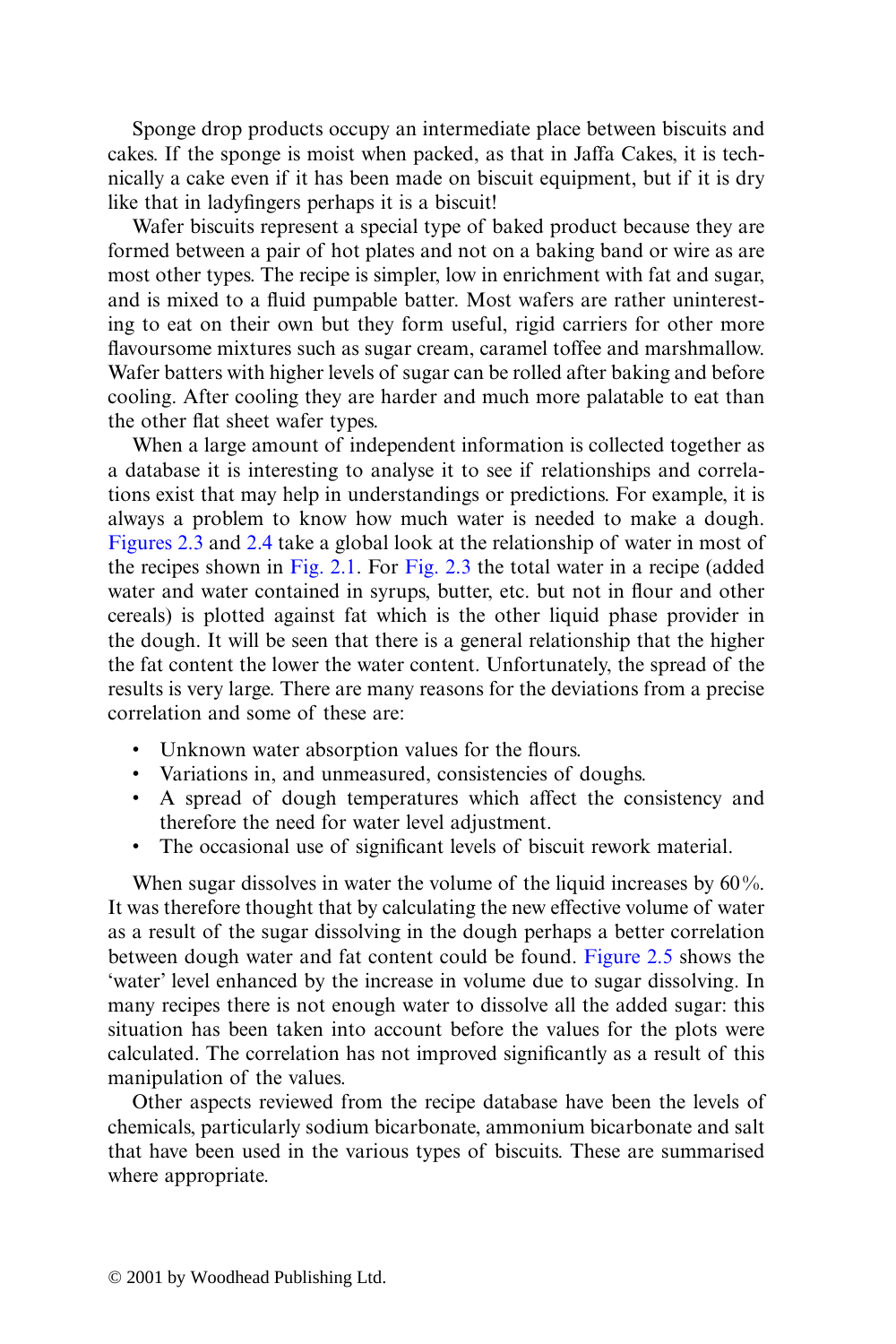## **2.3 Classification based on method of dough piece formation**

Biscuit doughs are formed into pieces ready for baking in one of four principal ways:

- By sheeting and cutting.
- By moulding with a rotary moulder.
- By extrusion.
- By depositing.

All these processes are described in detail along with the ma[chine](#page-8-0)ry used in the publication *Technology of Biscuits, Crackers and Cookies*<sup>1</sup> but a brief outline will be given here as the relevant techniques are mentioned for each of the recipes given later.

**Sheeting** involves the continuous compression of a mass of dough into a layer of more or less uniform thickness. On biscuit plant the width of the sheeted dough is normally the same as the general width of the plant, that is, 800, 1000, 1200, 1400, or 1600 mm. This sheet of dough is then passed through a short series of 'gauge'rolls to reduce the thickness. When the thickness is thin enough to form dough pieces the sheet passes under **cutters** which make the pieces. These pieces are separated from the surrounding dough (known as cutter scrap) and pass forward to be placed onto the oven band for baking. The cutter scrap is normally returned to the sheeter and reincorporated with fresh dough as the sheet is formed.

A variation in the sheeting and cutting system is that of **'laminating'**. After a sheet has been formed and reduced somewhat in thickness a special and complicated machine arranges the sheet of dough as a pile of layers which is usually transported away at 90° to the previous direction of travel. The pile of dough layers is subsequently reduced in thickness ready for cutting by passing through a series of gauge rolls. The laminating procedure develops a structure in the dough which is enhanced during baking especially if fat, flour or a mixture of these two is distributed between the layers as they are piled up.

Sheeting and cutting are processes used mostly for hard, developed doughs which exhibit some extensibility. Such doughs are relatively low in fat and sugar. This dough piece forming technique can be used for short doughs but the non-extensibility of short doughs makes it much more difficult to transfer the dough sheet between machines so only one gauge roll after the sheeter and before the cutter is recommended. There are a few advantages of sheeting and cutting over the normal moulding method for making short dough pieces but very few manufacturers now use sheeting and cutting for their short doughs.

Rotary **moulding** is the principal method used for making dough pieces from short dough. It has the great advantage that only one relatively simple machine is needed to convert a mass of dough into dough pieces ready for baking. There is no production of 'cutter scrap'dough, which has to be recy